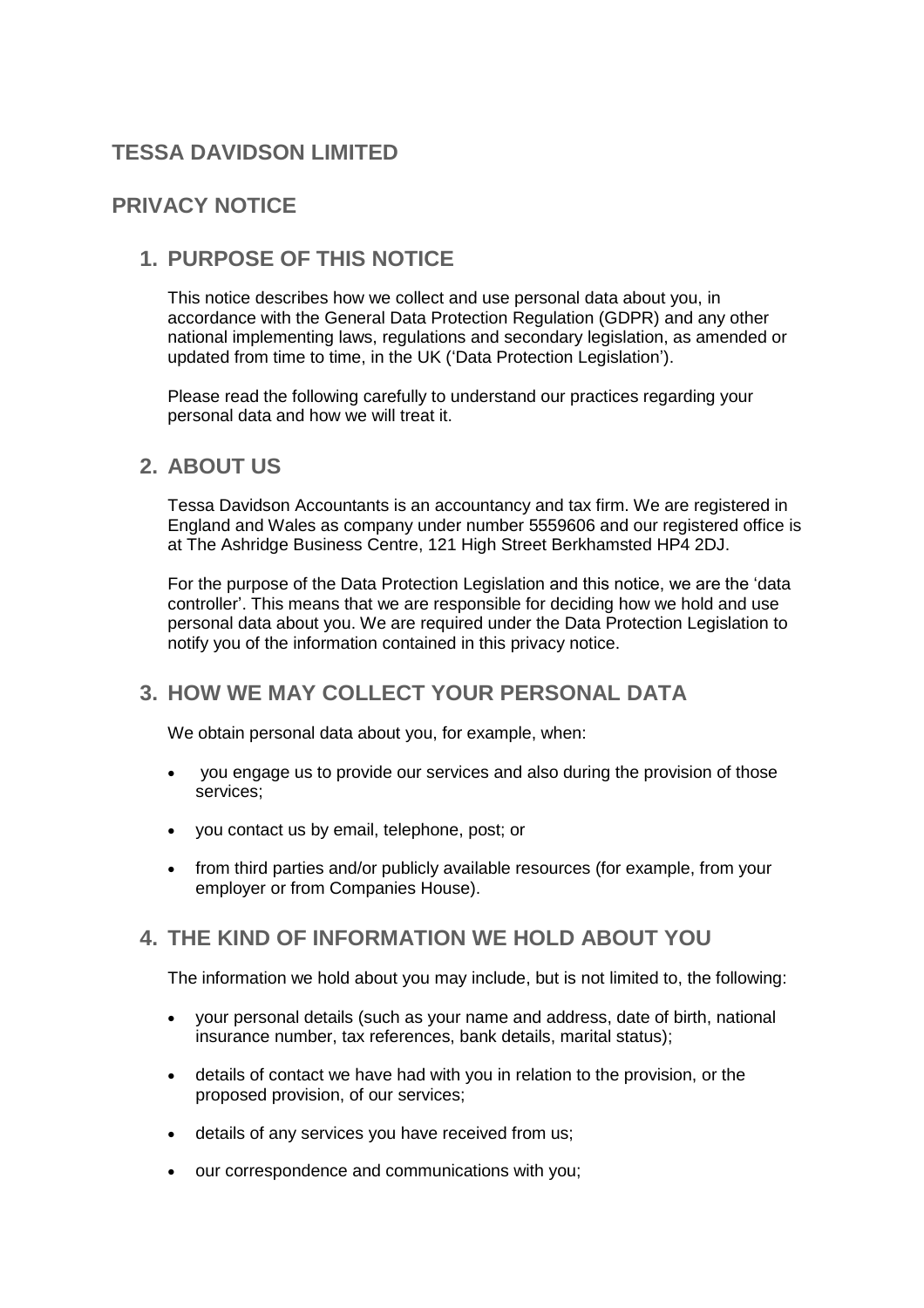- information about any complaints and enquiries you make to us;
- Information we receive from other sources, such as publicly available information, and information provided by your employer.

## **5. HOW WE USE PERSONAL DATA WE HOLD ABOUT YOU**

We may process your personal data for purposes necessary for the performance of our contract with you and to comply with our legal obligations.

We may process your personal data for certain additional purposes with your consent, and in these limited circumstances where your consent is required for the processing of your personal data then you have the right to withdraw your consent to processing for such specific purposes.

Please note that we may process your personal data for more than one lawful basis depending on the specific purpose for which we are using your data.

#### **Situations in which we will use your personal data**

We may use your personal data in order to:

- carry out our obligations arising from any agreements entered into between you and us (which will most usually be for the provision of our services);
- notify you about any changes to our services.

In some circumstances we may anonymise or pseudonymise the personal data so that it can no longer be associated with you, in which case we may use it without further notice to you.

If you refuse to provide us with certain information when requested, we may not be able to perform the contract we have entered into with you. Alternatively, we may be unable to comply with our legal or regulatory obligations.

We may also process your personal data without your knowledge or consent, in accordance with this notice, where we are legally required or permitted to do so.

#### **Data retention**

We will only retain your personal data for as long as is necessary to fulfil the purposes for which it is collected.

When assessing what retention period is appropriate for your personal data, we take into consideration:

- the requirements of our business and the services provided;
- any statutory or legal obligations;
- the purposes for which we originally collected the personal data;
- the lawful grounds on which we based our processing;
- the types of personal data we have collected;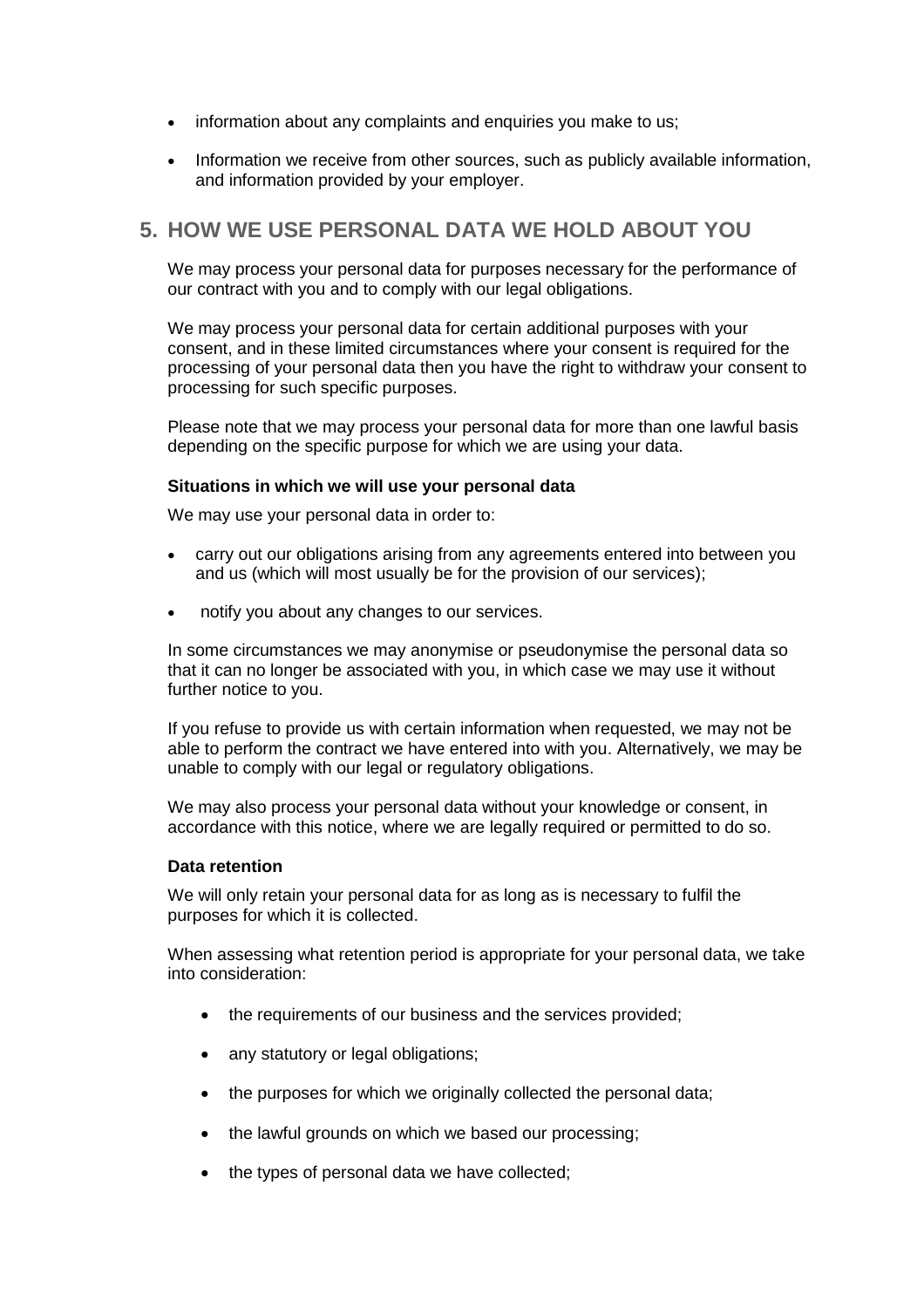- the amount and categories of your personal data; and
- whether the purpose of the processing could reasonably be fulfilled by other means.

#### **Change of purpose**

Where we need to use your personal data for another reason, other than for the purpose for which we collected it, we will only use your personal data where that reason is compatible with the original purpose.

Should it be necessary to use your personal data for a new purpose, we will notify you and communicate the legal basis which allows us to do so before starting any new processing.

## **6. DATA SHARING**

#### **Why might you share my personal data with third parties?**

We will share your personal data with third parties where we are required by law, where it is necessary to administer the relationship between us or where we have another legitimate interest in doing so.

#### **Which third-party service providers process my personal data?**

"Third parties" includes third-party service providers. The following activities are carried out by third-party service providers: IT and cloud services, professional advisory services, administration services.

All of our third-party service providers are required to take commercially reasonable and appropriate security measures to protect your personal data. We only permit our third-party service providers to process your personal data for specified purposes and in accordance with our instructions.

#### **What about other third parties?**

We may also need to share your personal data with a regulator or to otherwise comply with the law.

**7. TRANSFERRING PERSONAL DATA OUTSIDE THE EUROPEAN ECONOMIC AREA (EEA)**

We will not transfer the personal data we collect about you outside of the EEA.

### **8. DATA SECURITY**

We have put in place commercially reasonable and appropriate security measures, including administrative, physical and technical safeguards to prevent your personal data from being accidentally lost, used or accessed in an unauthorised way, altered or disclosed. In addition, we limit access to your personal data to those employees, agents, contractors and other third parties who have a business need to know. They will only process your personal data on our instructions and they are subject to a duty of confidentiality.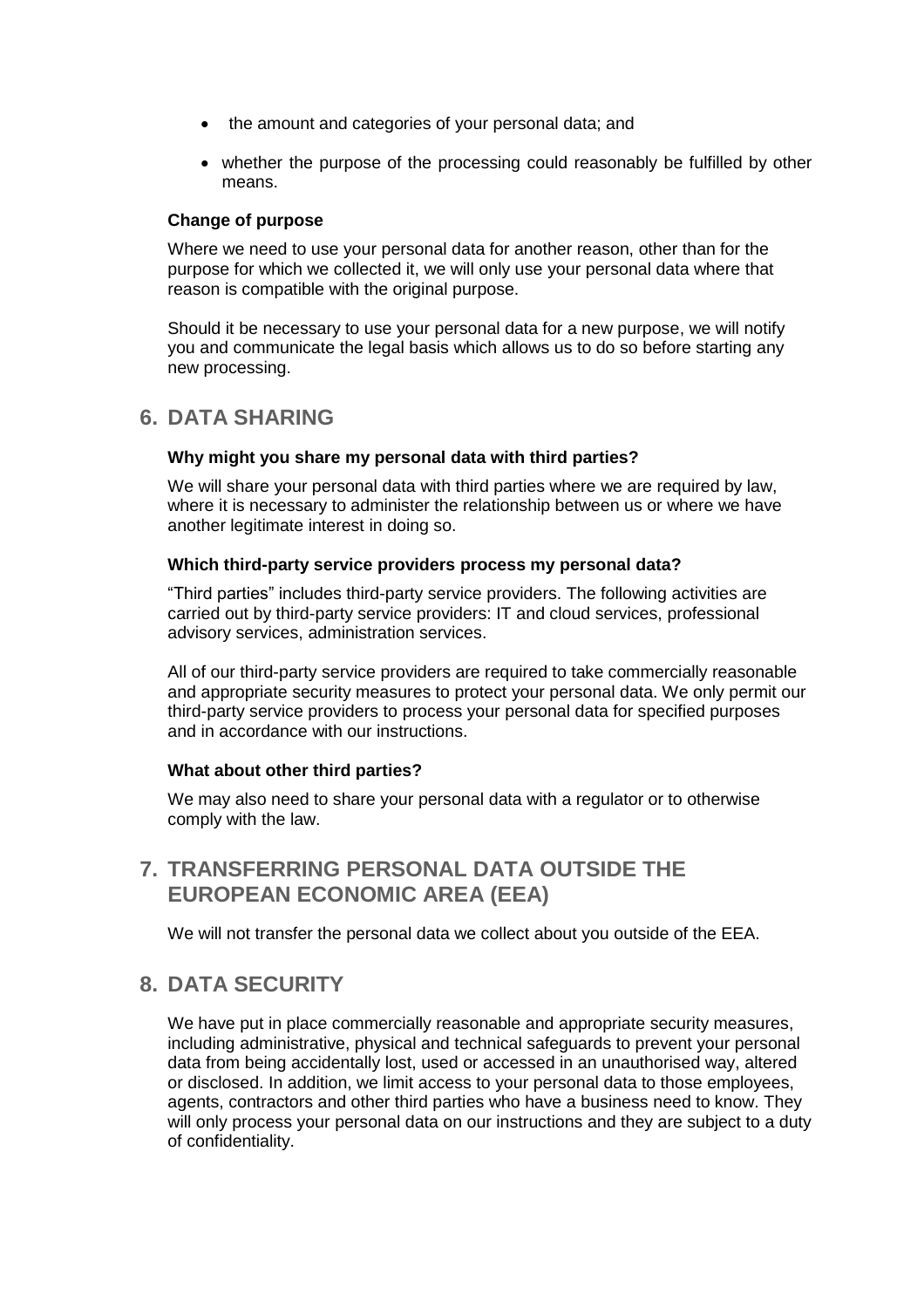We have put in place procedures to deal with any suspected data security breach and will notify you and any applicable regulator of a suspected breach where we are legally required to do so.

We shall co-operate with you and take such reasonable commercial steps or provide such information as is necessary to enable us to comply with the data protection legislation in respect of the services provided to you in accordance with our engagement letter with you in relation to those services.

## **9. RIGHTS OF ACCESS, CORRECTION, ERASURE, AND RESTRICTION**

#### **Your duty to inform us of changes**

It is important that the personal data we hold about you is accurate and current. Should your personal information change, please notify us of any changes of which we need to be made aware by contacting us, using the contact details below.

#### **Your rights in connection with personal data**

Under certain circumstances, by law you have the right to:

- Request access to your personal data. This enables you to receive details of the personal data we hold about you and to check that we are processing it lawfully.
- Request correction of the personal data that we hold about you.
- Request erasure of your personal data. This enables you to ask us to delete or remove personal data where there is no good reason for us continuing to process it. You also have the right to ask us to delete or remove your personal data where you have exercised your right to object to processing (see below).
- Request the restriction of processing of your personal data. This enables you to ask us to suspend the processing of personal data about you, for example if you want us to establish its accuracy or the reason for processing it.
- Request the transfer of your personal data to you or another data controller if the processing is based on consent, carried out by automated means and this is technically feasible.

If you want to exercise any of the above rights, please contact tessa@tessadavidson.biz

You will not have to pay a fee to access your personal data (or to exercise any of the other rights). However, we may charge a reasonable fee if your request for access is clearly unfounded or excessive. Alternatively, we may refuse to comply with the request in such circumstances.

We may need to request specific information from you to help us confirm your identity and ensure your right to access the information (or to exercise any of your other rights). This is another appropriate security measure to ensure that personal information is not disclosed to any person who has no right to receive it.